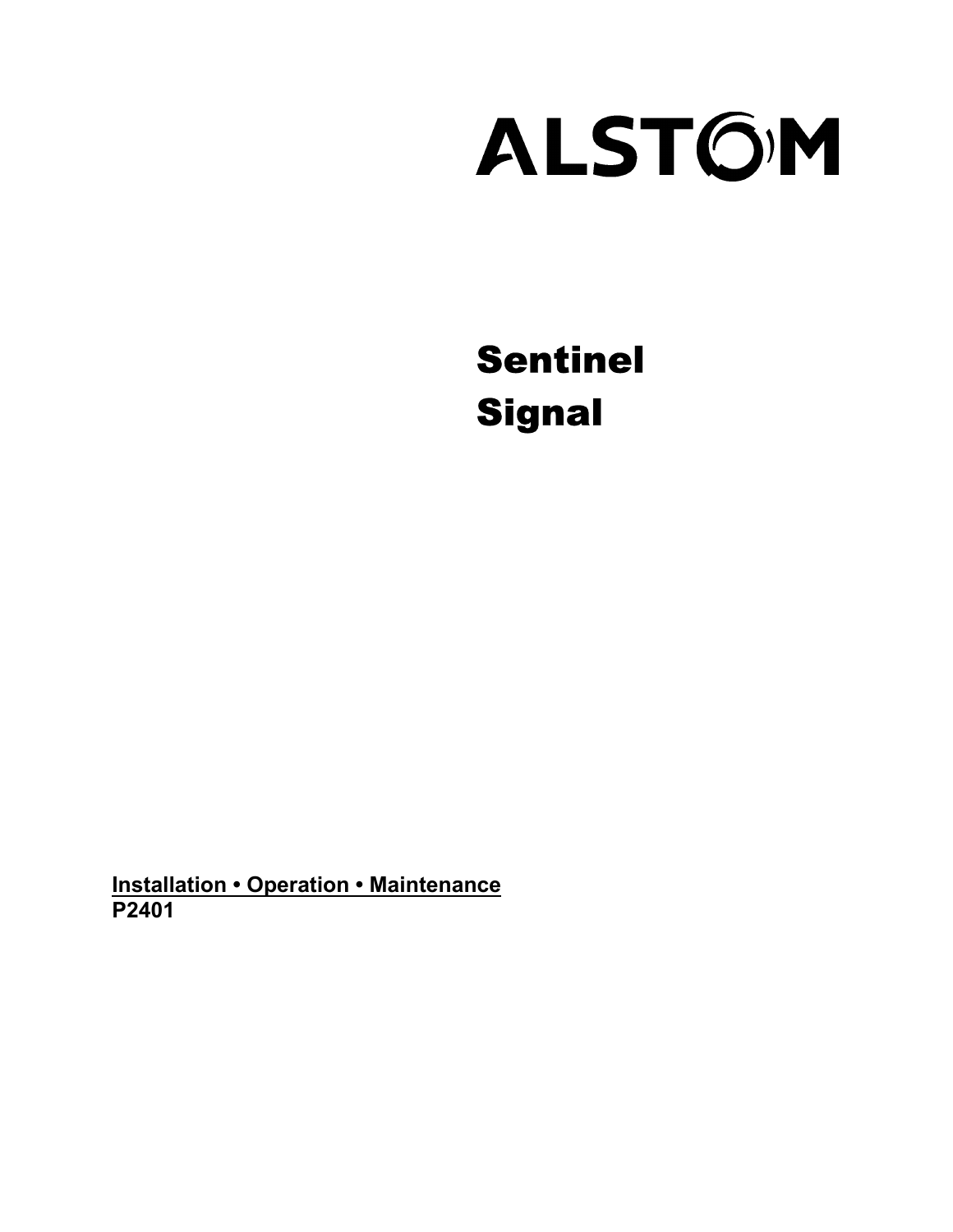# ALSTÓM

# Sentinel **Signal**

**Installation • Operation • Maintenance**

**ALSTOM Signaling Inc.**

P2401, Rev. Aug/01 Printed in U.S.A.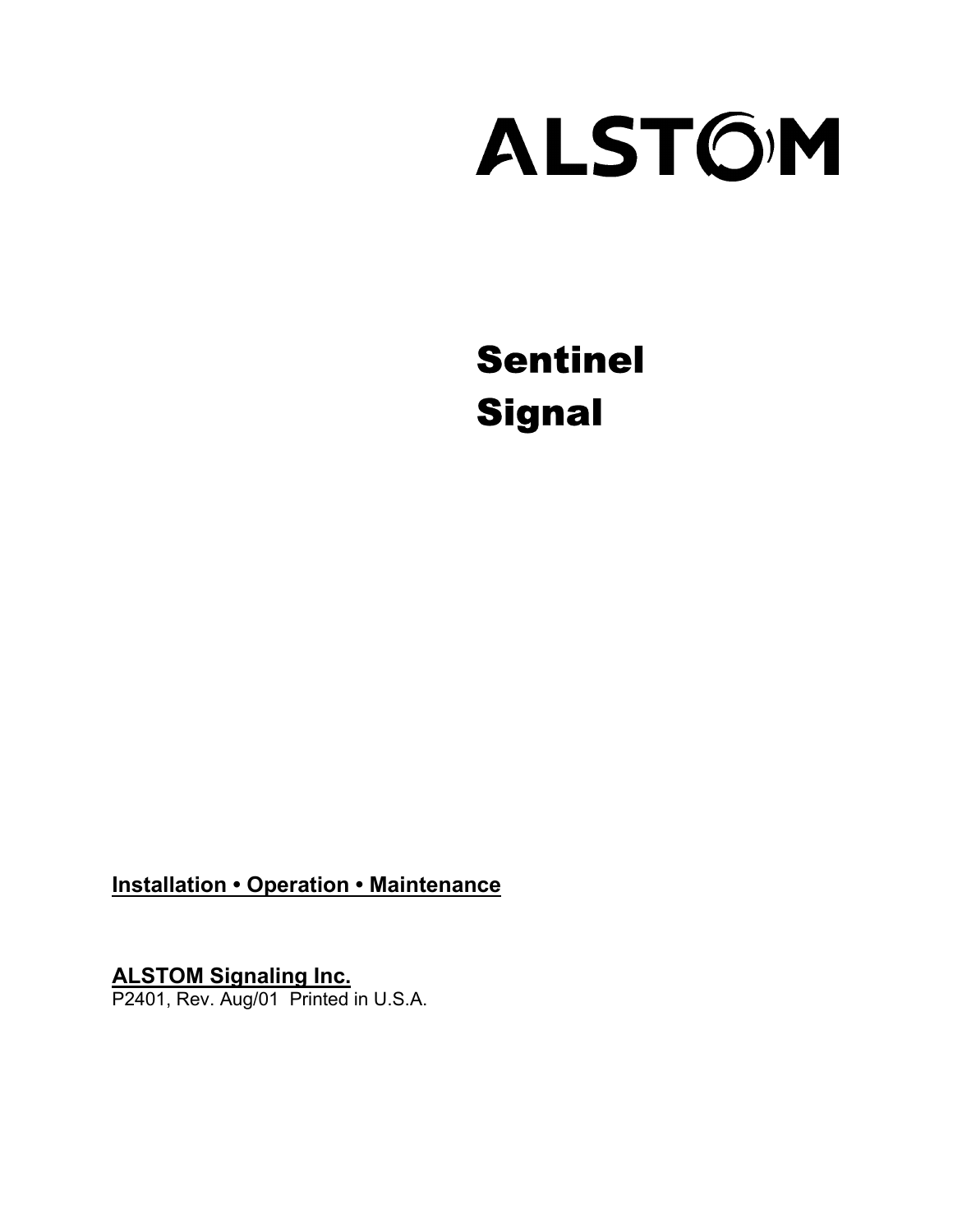# **TABLE OF CONTENTS**

|            | $\mathcal{D}$ |
|------------|---------------|
|            |               |
|            |               |
|            |               |
|            |               |
|            |               |
|            | 13            |
|            | -13           |
|            |               |
| APPENDIX A |               |

## **LIST OF ILLUSTRATIONS**

# Figure No. Description

| h     | Wiring Diagram for Sentinel Signal, 2 Indications without |                 |
|-------|-----------------------------------------------------------|-----------------|
|       | Resistor                                                  |                 |
|       | Wiring Diagram for Sentinel Signal, 3 Indications without |                 |
|       | Resistor                                                  | $\overline{10}$ |
|       | Wiring Diagram for Sentinel Signal, 4 Indications without |                 |
|       | Resistor                                                  |                 |
|       | Wiring Diagram for Sentinel Signal, 4 Indications with 4  |                 |
|       |                                                           | 12              |
| $A-1$ |                                                           | $A-2$           |

#### **LIST OF TABLES**

|       | Table No. Description |  |
|-------|-----------------------|--|
|       |                       |  |
| $A-1$ |                       |  |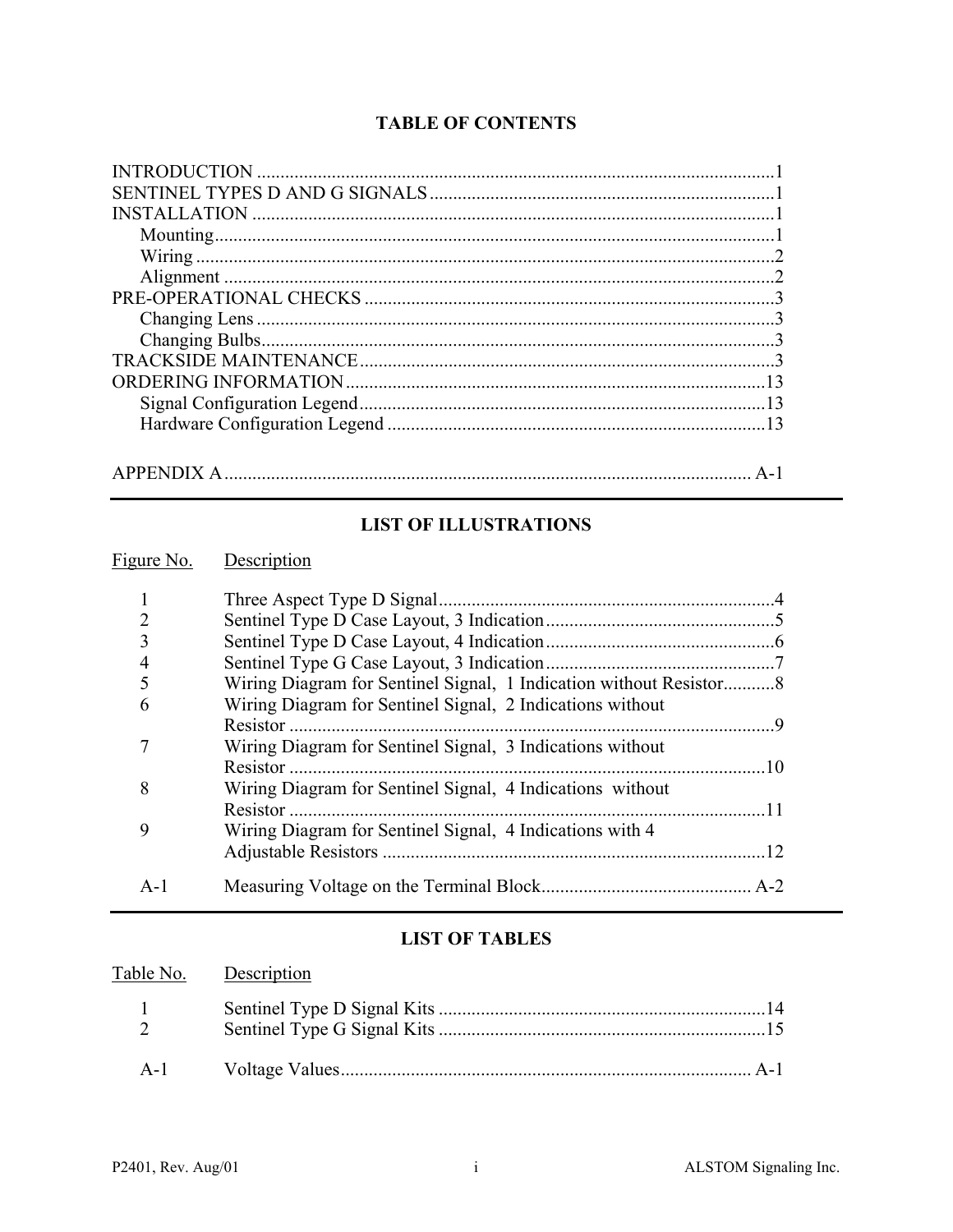**THIS PAGE INTENTIONALLY LEFT BLANK**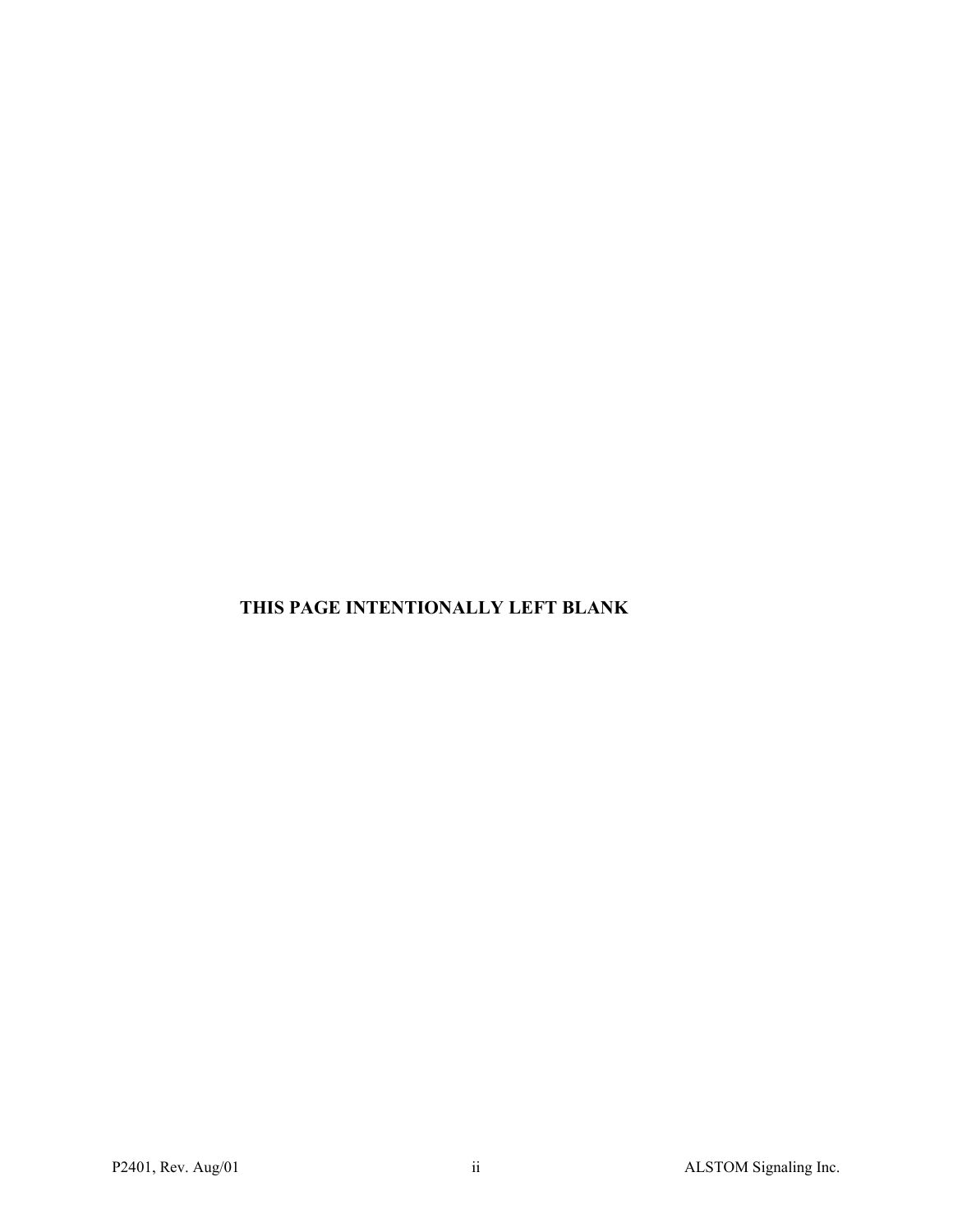#### **INTRODUCTION**

The ALSTOM Sentinel™ Type D and G Long-Range Color-Light Signal provide various indications by the display of one or more colored aspects. Various indications are given by the use of color only, and the position of lights does not enter into the scheme. Sentinel signals operate from either battery energy (DC) or rectified AC power. Typically, 10-volts DC is applied to the bulb for each indication. Maintenance is simple because after replacing lenses or bulbs, readjustment is not necessary.

#### **SENTINEL TYPE D AND G SIGNALS**

The ALSTOM Sentinel Type D and G Long Range Color-Light Signals are easy to install and maintain. They are much lighter than the old style cast-iron signals. All signal cases have a lifting ring at the top for easier handling. The removable six-inch sighting tube provides easy alignment when installing a Sentinel signal. Figures 1 through 4 show the physical shapes of the signals for three or four indications.

The signal cases are cast aluminum with the aspects divided into separate compartments to prevent phantom indications. Two brackets on the door are provided for attaching padlocks. Precision machining assures accurate aspect-to-aspect alignment. All servicing of the Sentinel signals is done from the rear, including removal and replacement of the lens units. The lamp bulb can be changed in the field, as can the lamp holder, without need for refocusing or realignment.

#### **INSTALLATION**

Installing the signal complete consists of mounting the case, completing the wiring and aligning the signal to the tracks. Installation requires use of an AAR wrench, 1/2" and 3/4" open end wrenches, and a flat blade screwdriver. See Figure 1 for identifying signal components and mounting hardware.

#### **Mounting**

- 1. Mount signal head (1) on adjusting bracket (2) with four bolts. Note: Do **NOT** loosen vertical pivoting hardware (11).
- 2. Attach hoods (7) and background (8) or snowshield to signal head (1).
- 3. Set signal head with adjusting bracket on 5" mast by means of lifting ring (10).
- 4. Tighten securing screws (9) on adjusting bracket, leaving somewhat loose but tight enough to hold the signal until it has been properly aligned with the track.
- Note: If signal must be lifted manually on to the mast, first mount the adjusting bracket, and then lift the signal onto the bracket. Hoods and background or snowshield may then be added and the entire unit rotated on the mast.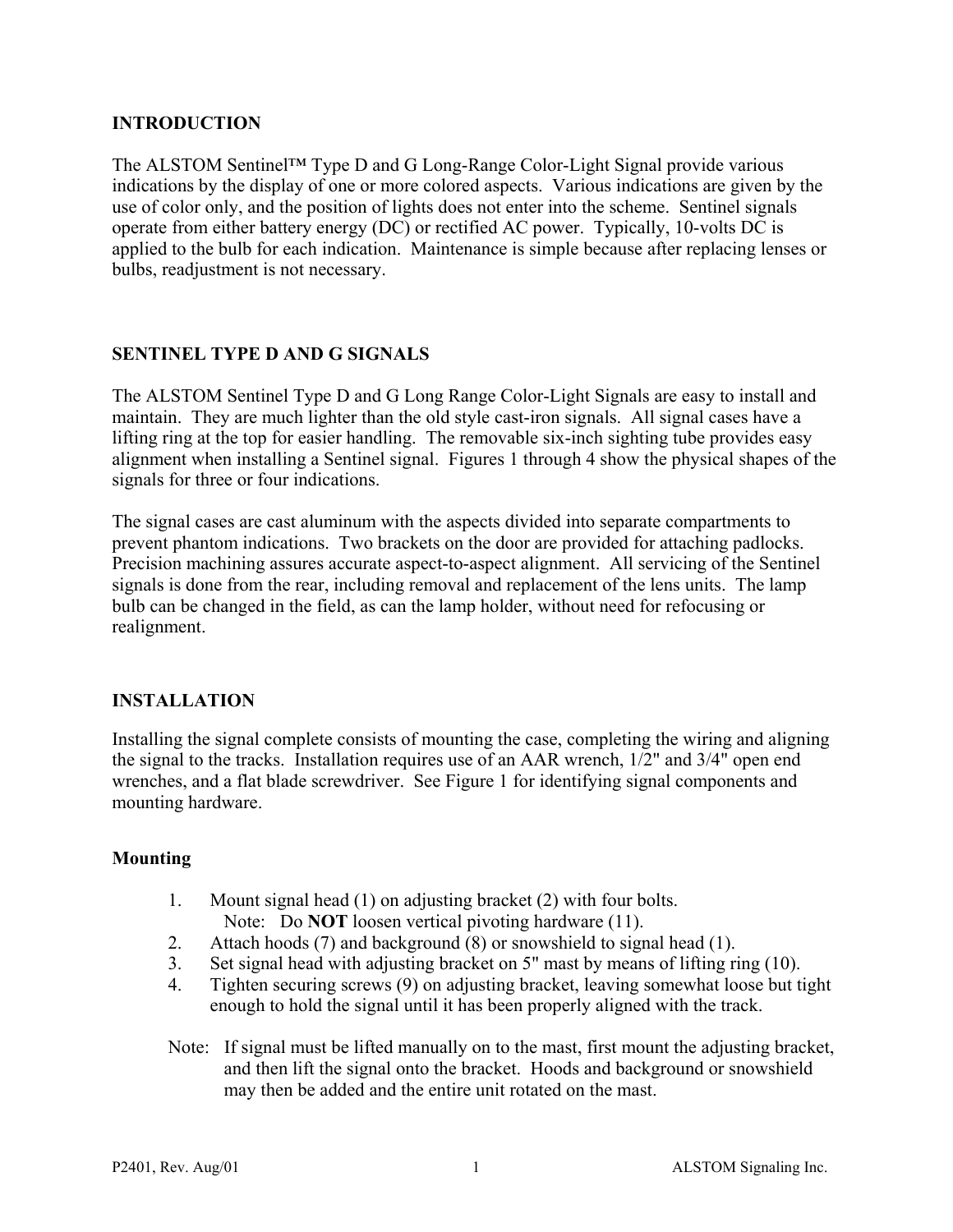#### **Wiring**

Run operating wires to terminal block (4) and wire according to the wiring diagram for the indications for the signal. The optional 0 to 5 ohm adjustable resistor as shown on left side of wiring diagram should be mounted at this time. Figures 5 through 9 show different wiring configurations, with or without resistor installed.

#### **Alignment**

## **CAUTION**

Do not loosen pivoting hardware (11). It is not required for adjusting and the signal will have to be removed to re-tighten the hardware.

The Sentinel signal is normally equipped for tangent tracks. A spreadlite roundel is recommended for installation on curved tracks.

Adjusting bracket (2) allows for independent horizontal and vertical adjustment. No realignment is required after maintenance. See Figure 1. The sight tube (6) provides easy alignment, and the precision machined housing assures aspect-to-aspect alignment. The sight tube is removable and interchangeable among Sentinel signals.

- 1. Locate a suitable target at desired distance from the signal to simplify and assure accuracy of alignment.
- 2. Mount sight tube (6) in sight block and align signal using sight tube cross-hairs as described in steps 3 and 4.
- 3. Horizontal adjustment is made by rotating adjusting bracket on mast. Loosen securing screws (9) and, looking through sight tube (6), rotate signal until vertical crosshair centers on vertical line of target. When centered, tighten three securing screws (9) and lock nuts (19).
- 4. Vertical adjustment is made by the lower set of nuts on the adjustment bolt (15) of the mounting bracket. To lower the alignment, back off the bottom nut until horizontal crosshair is aligned on horizontal line of target. Tighten nut (16) on opposite side of flange. To raise the alignment, loosen nut (16) until crosshair is aligned. Tighten bottom nut.
- 5. Remove sight tube after alignment is satisfactory.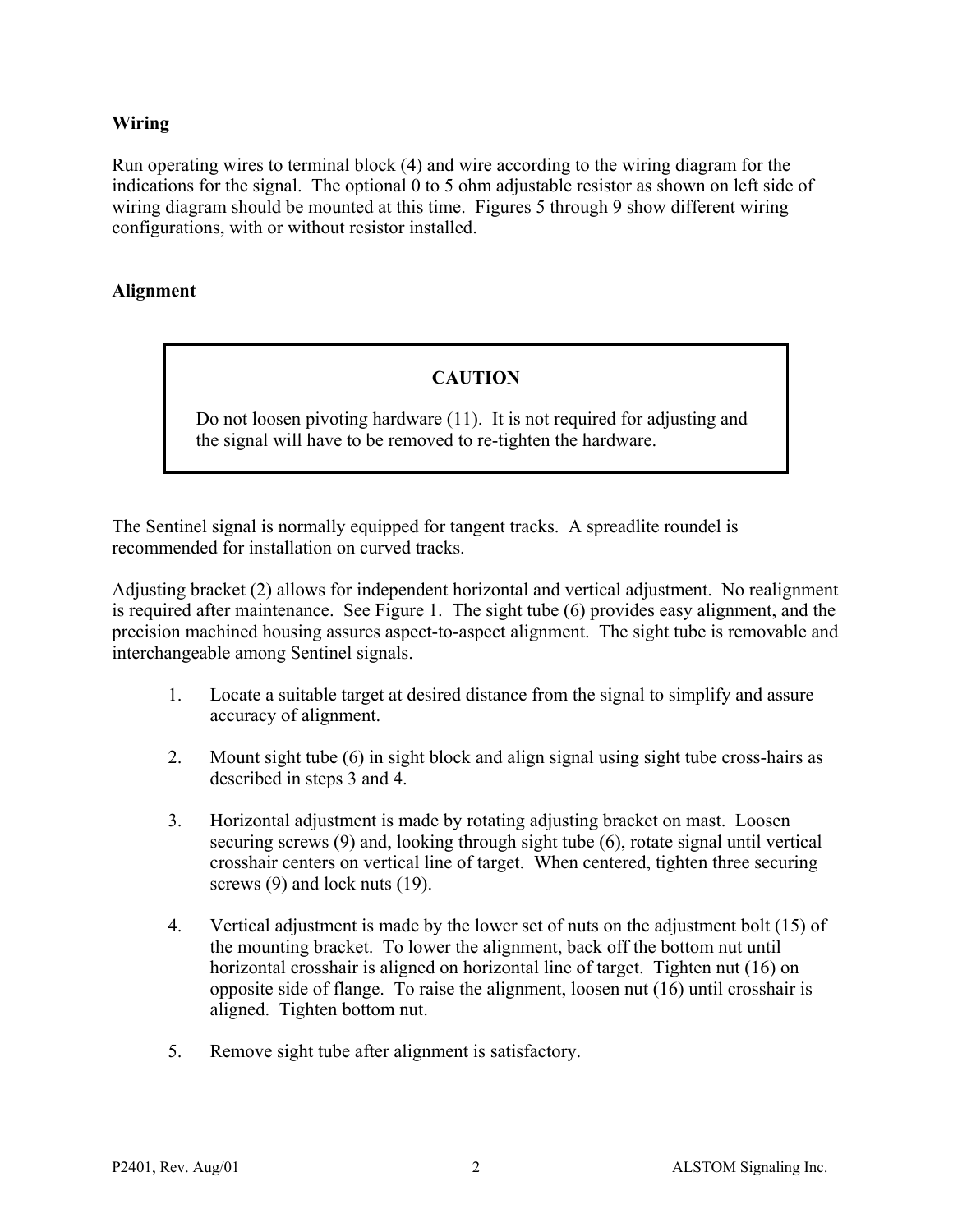#### **PRE-OPERATIONAL CHECKS**

Before placing the signal in service make sure:

- 1. Operating current is correct. For DC power, if the voltage is likely to exceed the rated voltage of the lamp, use optional adjustable resistor (4). For AC power, provide against fluctuation in voltage supply source.
- 2. Voltage drop through the relay contacts used to control the current to the lamp remains uniform and that the proper voltage is supplied to the lamp.
- 3. Signal is properly aligned, and be sure the housing door (3) is shut tightly by tightening captive screws (17) and padlocked (18).

#### **TRACKSIDE MAINTENANCE**

The only tools required to perform maintenance on the Sentinel signal are an AAR wrench and a flat blade screwdriver. All routine maintenance can be performed from the rear of the signal. Field replaceable lens units are removed from the back of the signal. Precision machined components, including the lamp holder, require no realignment or refocus after maintenance or replacement.

#### **Changing Lenses**

- 1. Disconnect power to signal head before changing out any parts.
- 2. To change inner lens, loosen three screws (12) on bracket and rotate clips. Loosen two screws on lampholder assembly (13) and back off assembly far enough to remove inner lens. Refer to Figure 1.
- 3. To change outer lens, remove entire lens unit by removing three nuts and washers and slide entire lens unit off mounting bolts (14).
- 4. Apply power to signal head and verify each aspect will illuminate.

#### **Changing Bulbs**

To change a bulb in a light (aspect) compartment requires no special tools. Open the door (3) at the back of the signal and twist out the bayonet-type bulb. Install a replacement bulb into the socket in the lampholder. Close door to signal. Apply power to signal head and verify each aspect will illuminate.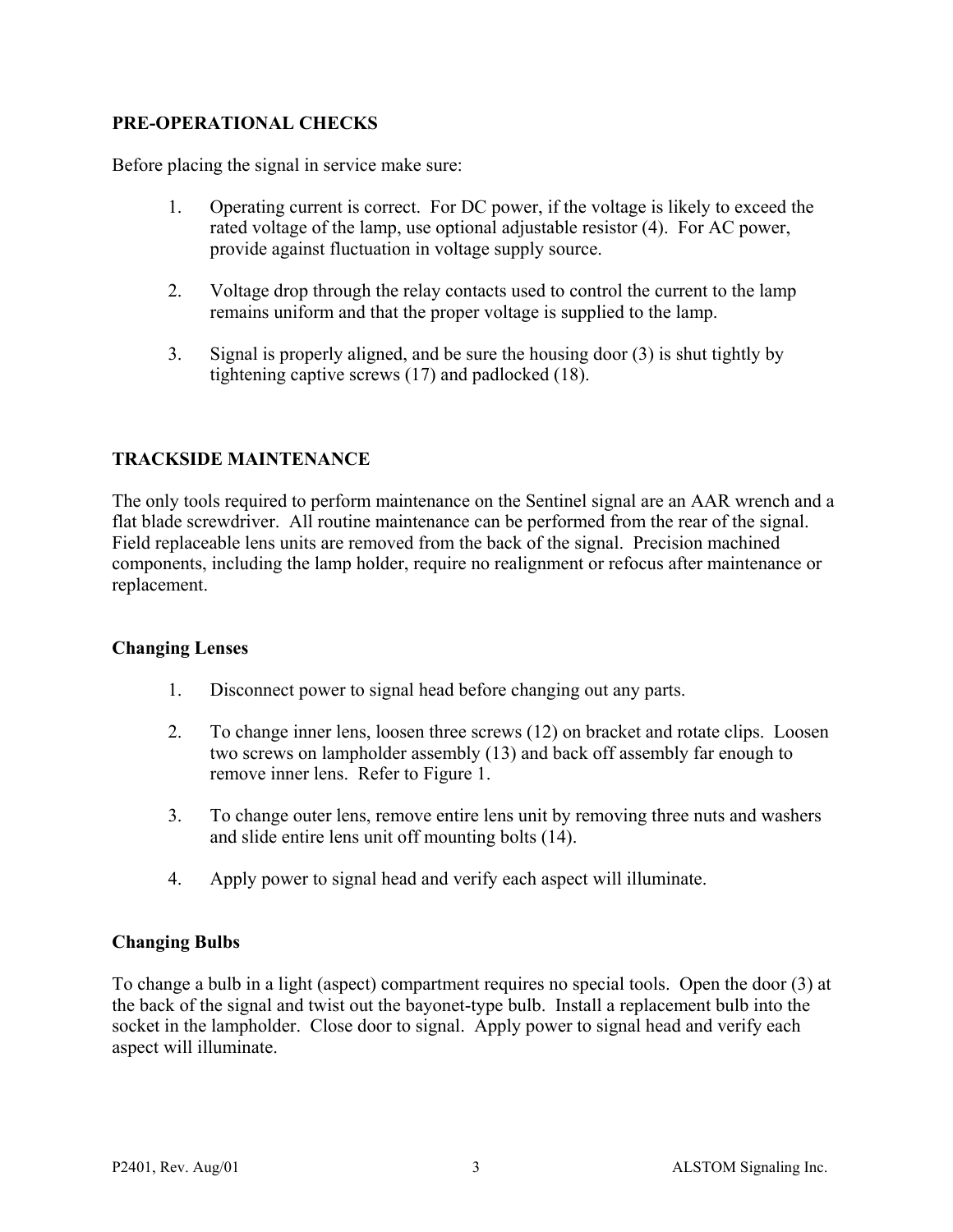

Figure 1. Three Aspect Type D Signal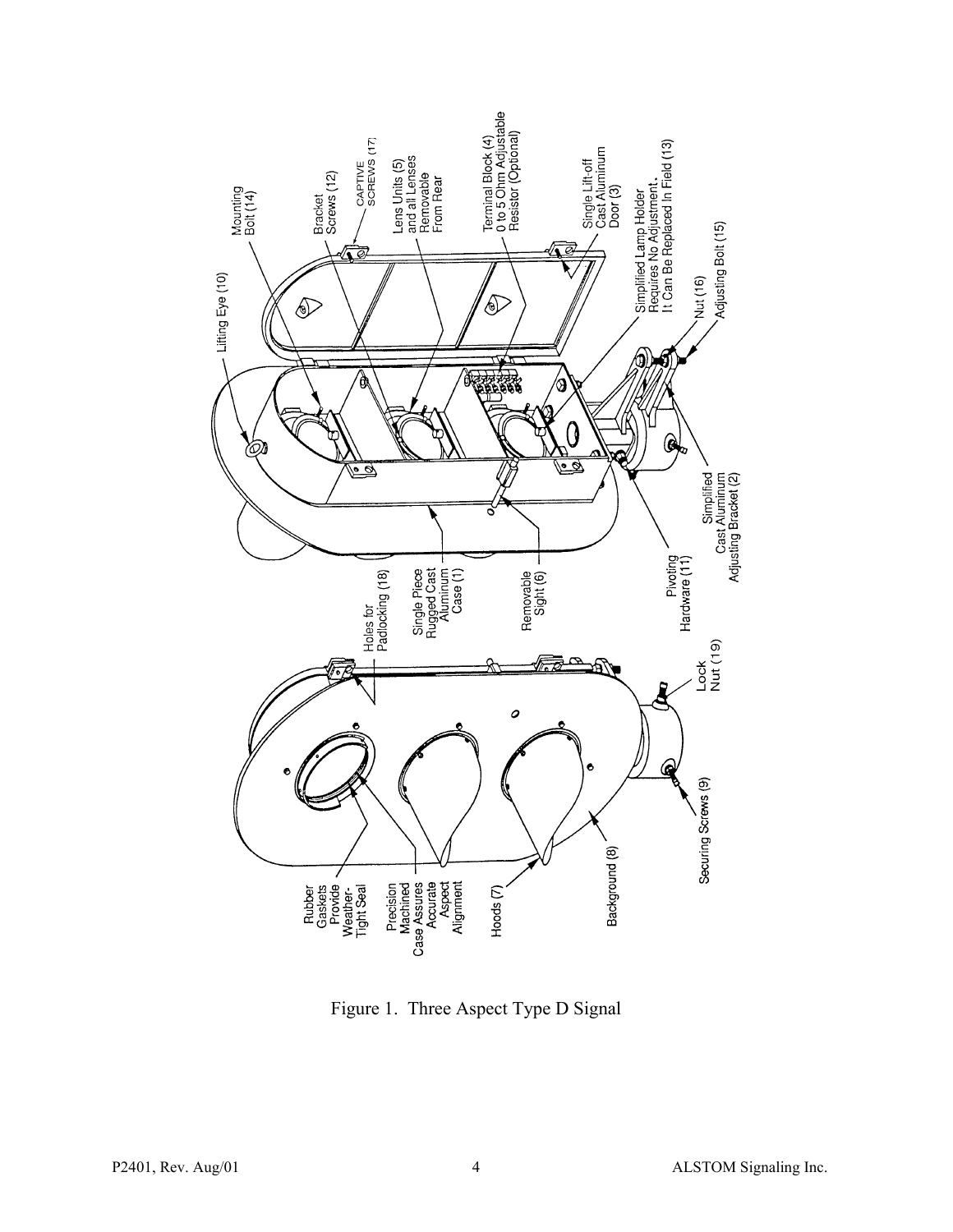

Figure 2. Sentinel Type D Case Layout, 3 Indication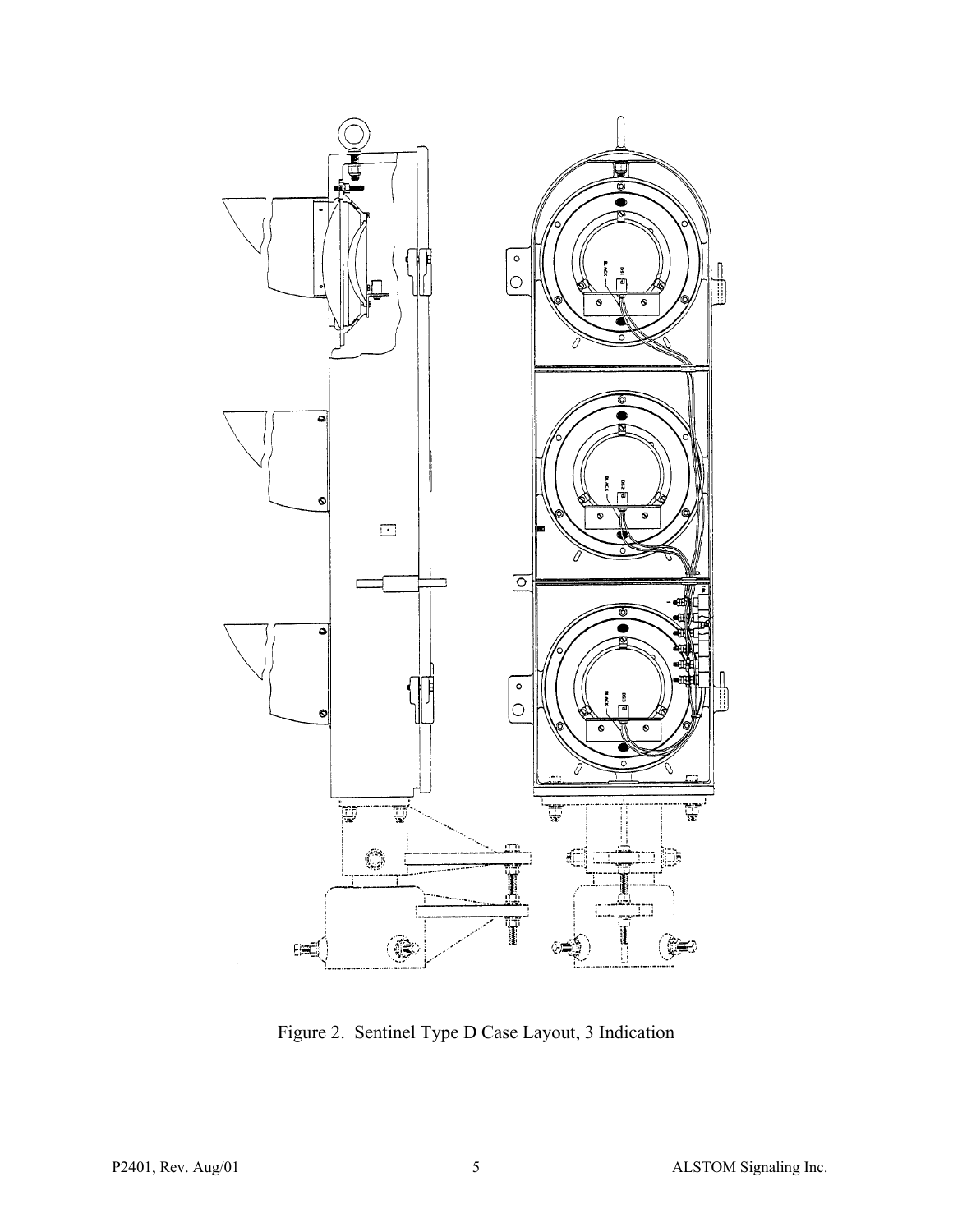

Figure 3. Sentinel Type D Case Layout, 4 Indication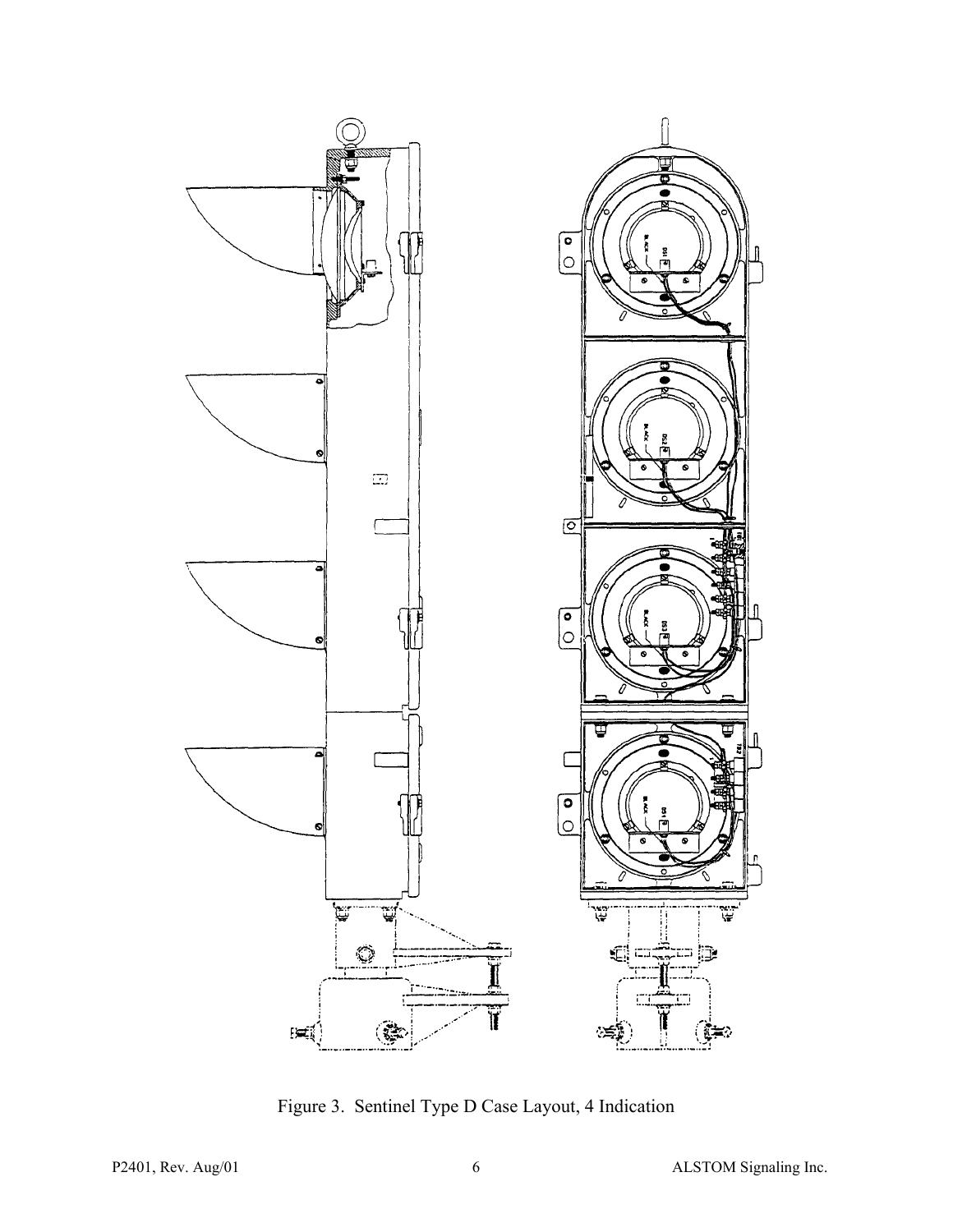

Figure 4. Sentinel Type G Case Layout, 3 Indication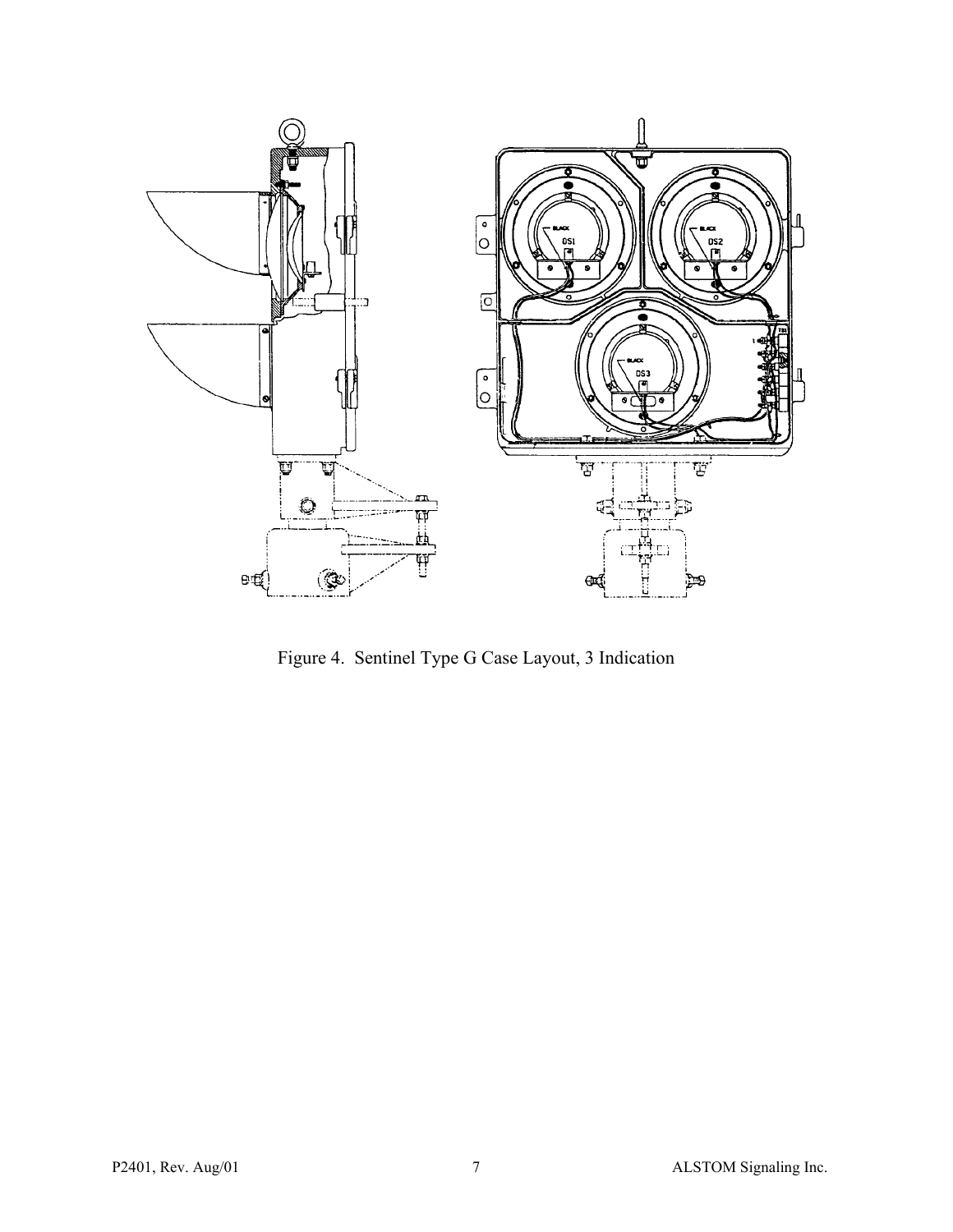

Figure 5. Wiring Diagram for Sentinel Signal, 1 Indication without Resistor; with 1 Adjustable Resistor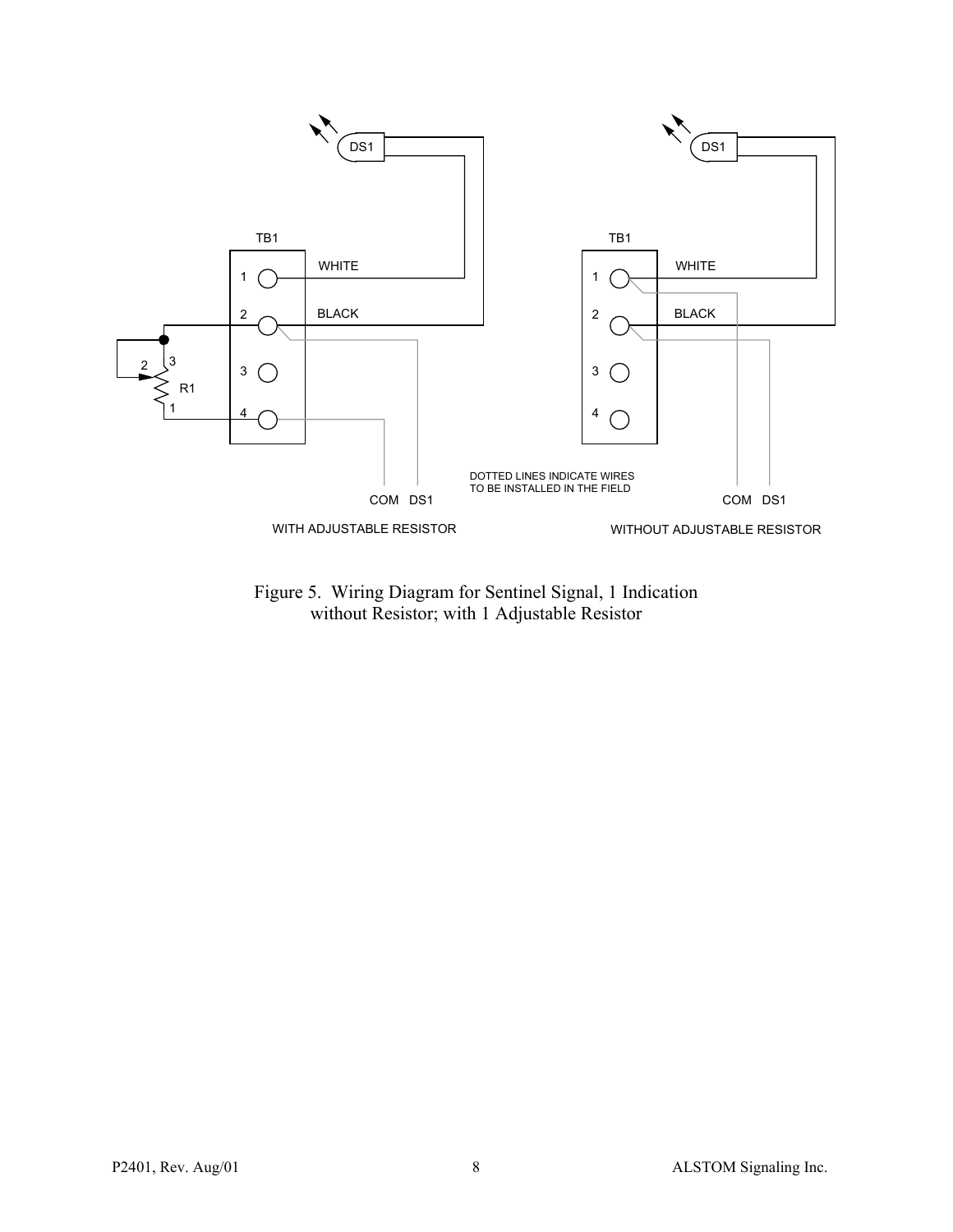

Figure 6. Wiring Diagram for Sentinel Signal, 2 Indications without Resistor; with 1 Adjustable Resistor; with 2 Adjustable Resistors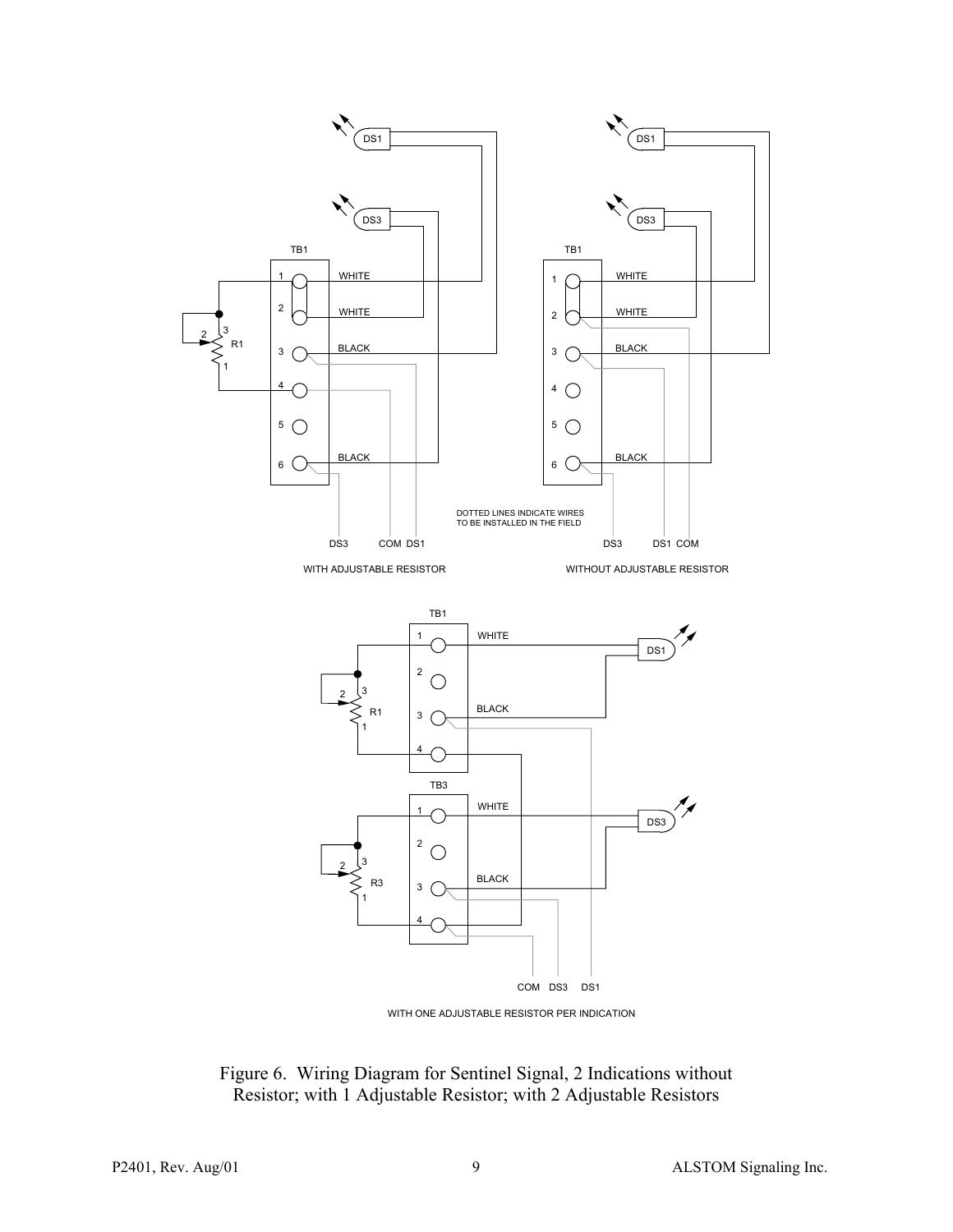

Figure 7. Wiring Diagram for Sentinel Signal, 3 Indications without Resistor; with 1 Adjustable Resistor; with 3 Adjustable Resistors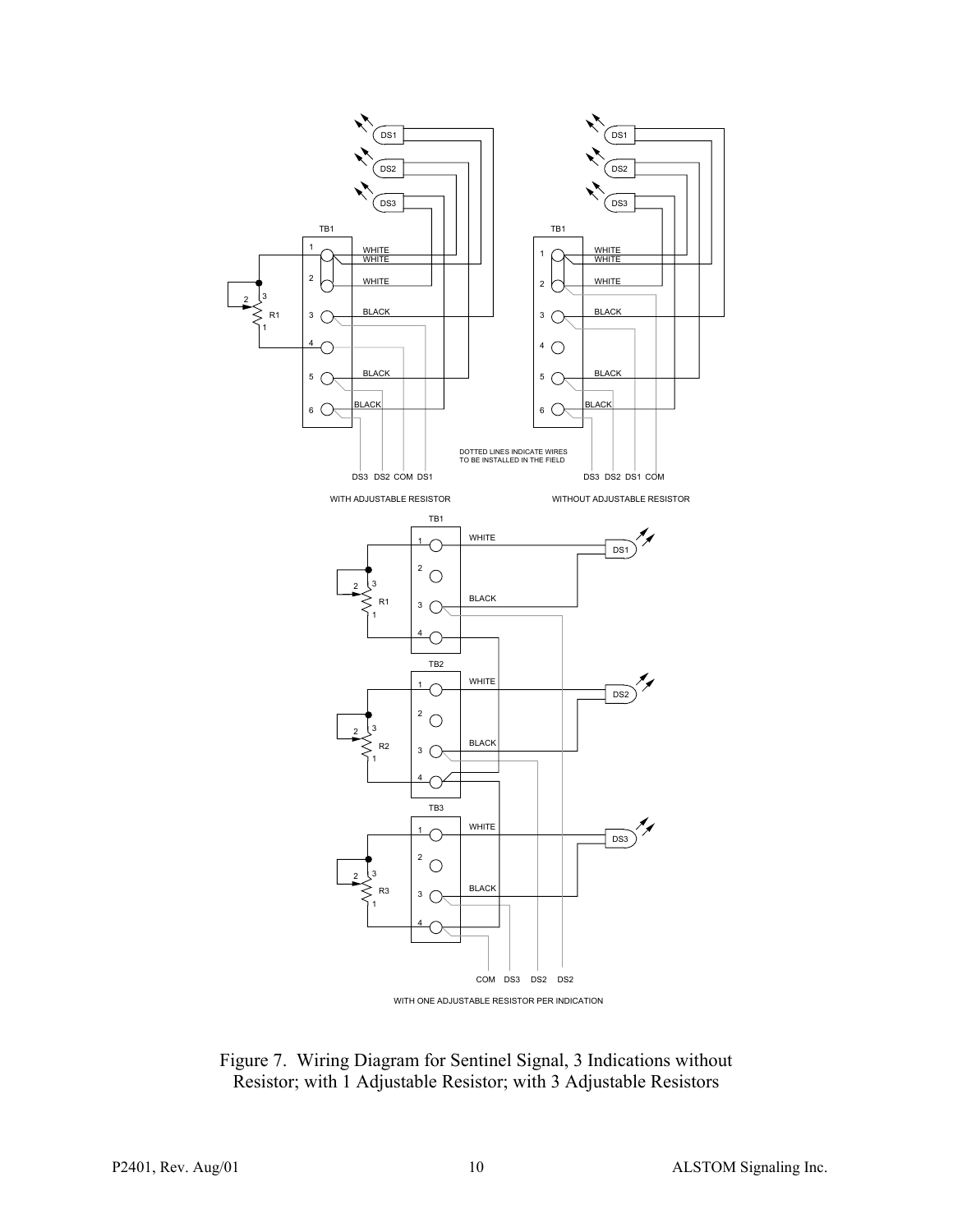

Figure 8. Wiring Diagram for Sentinel Signal, 4 Indications without Resistor; with 1 Adjustable Resistor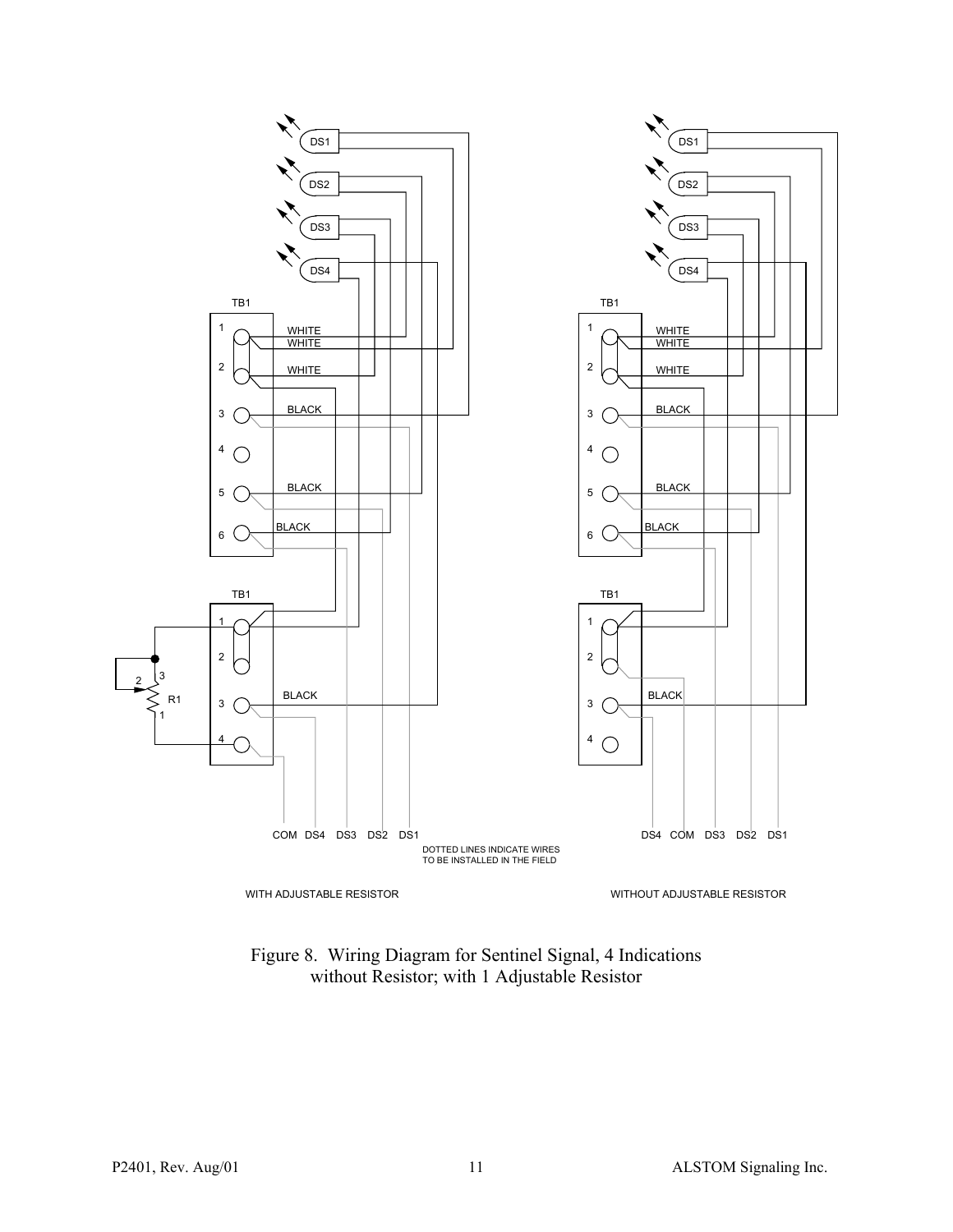

WITH ONE ADJUSTABLE RESISTOR PER INDICATION

Figure 9. Wiring Diagram for Sentinel Signal, 4 Indications with 4 Adjustable Resistors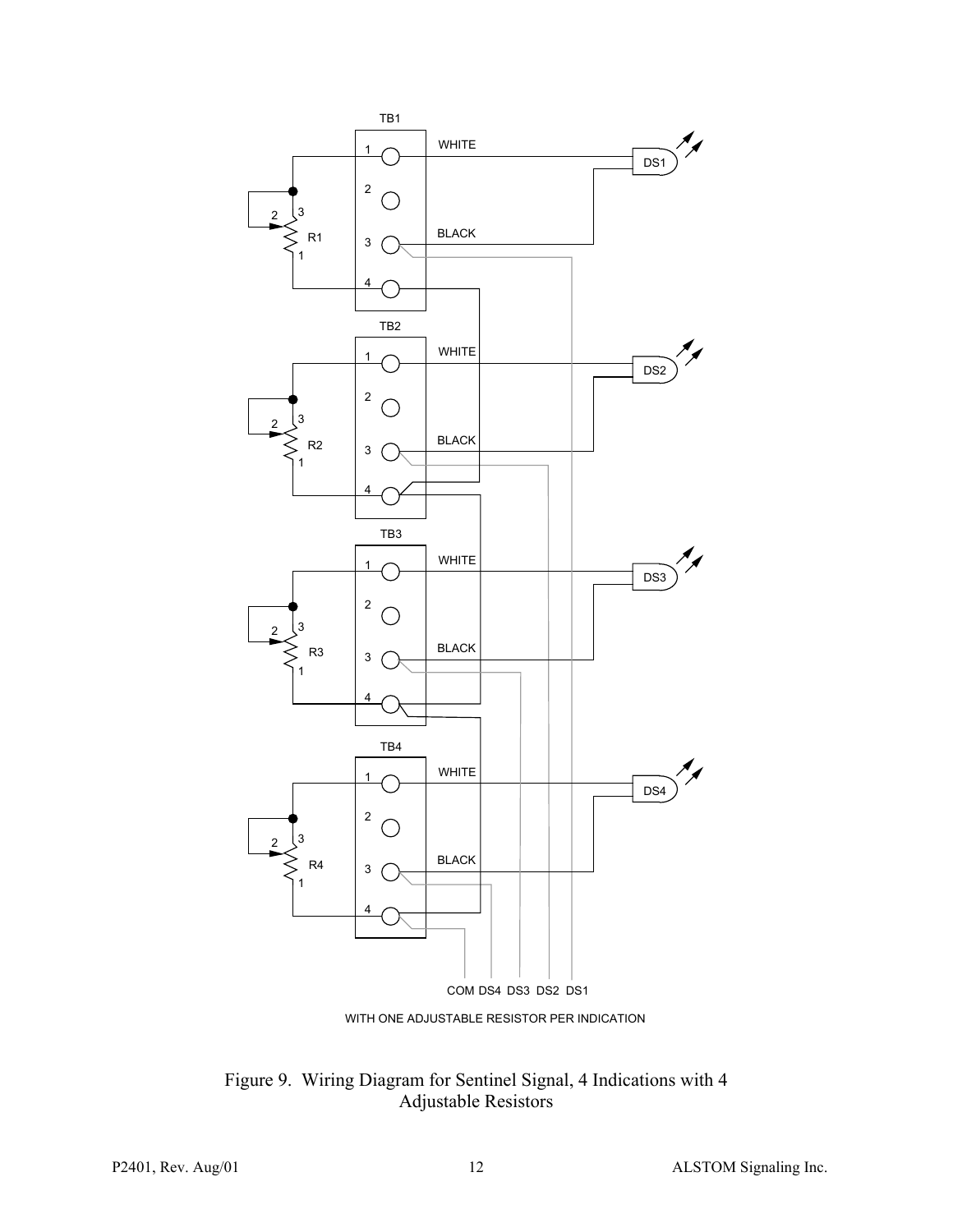#### **ORDERING INFORMATION**

All Sentinel™ Types D and G signals are furnished with all lenses and lamp holders assembled and focused. There is no focusing necessary in the field. Sentinel signal kits include an adjustable mounting bracket, background and hoods (or snowshield background), sighting tube with clamp, and all necessary mounting hardware. As an option, these signals are available with an adjustable resistor for each aspect and also with bayonet-type lamp bulbs.

Order complete signals from Tables 1 and 2, using the 10-digit number.

#### **Signal Configuration Legend**

- G Green
- Y Yellow
- R Red
- W Lunar White
- X Filler Plate

#### **Hardware Configuration Legend**

| Resistor       | 0 to 5 Ohms; $3$ Amps                                                                                                      |
|----------------|----------------------------------------------------------------------------------------------------------------------------|
| <b>Bracket</b> | Adjustable Mounting Bracket and Hardware Mounting Kit                                                                      |
| Hoods          | Aluminum Hoods and Hardware Mounting Kits                                                                                  |
| Background     | Aluminum Background and Hardware Mounting Kit<br>* Plastic Background and Hoods with Hardware Mounting Kits (See Table 1.) |
| Snowshield     | One piece Snowshield/Background and Hardware Mounting Kit                                                                  |
| Bulb           | $10V$ ; $25W$                                                                                                              |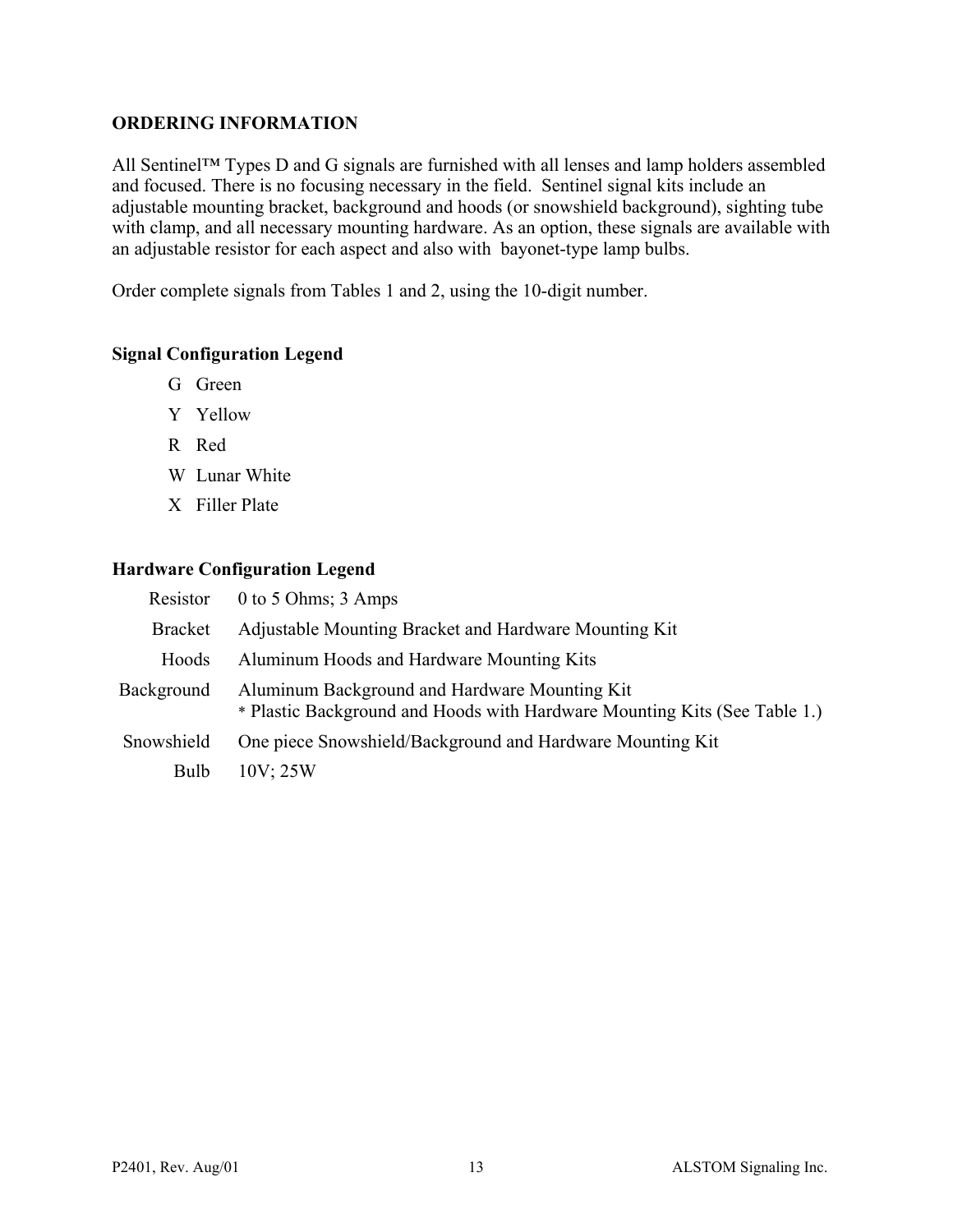| Cat.<br>Number | Kit Number   | Signal<br>Configuration | Mounting<br><b>Bracket</b> | Background  | Hoods | Snow<br>Shield | Resistor<br>1/signal | Resistor<br>1/aspect | <b>Bulbs</b> |
|----------------|--------------|-------------------------|----------------------------|-------------|-------|----------------|----------------------|----------------------|--------------|
| A73-921        | 59649-068-01 | $\mathbb{R}$            | X                          | X           | X     |                |                      |                      |              |
| A73-963        | 59649-068-02 | $\mathbb{R}$            | X                          | X           | X     |                | X                    |                      | X            |
| A73-919        | 59649-062-01 | <b>GYR</b>              | X                          | $\mathbf X$ | X     |                |                      |                      |              |
| A73-920        | 59649-062-02 | <b>GYR</b>              | X                          |             |       | $\mathbf X$    |                      |                      |              |
| A73-930        | 59649-062-03 | <b>GYR</b>              | X                          |             |       | X              |                      |                      | X            |
| A73-932        | 59649-062-04 | <b>GYR</b>              | X                          | X           | X     |                |                      | X                    | X            |
| A73-954        | 59649-062-05 | <b>GYR</b>              | X                          | X           | X     |                |                      | X                    |              |
| A73-955        | 59649-062-06 | <b>GYR</b>              | X                          |             |       | X              |                      | X                    |              |
| A73-936        | 59649-062-07 | <b>GYR</b>              | X                          |             |       | X              |                      | $\mathbf X$          | X            |
| A73-934        | 59649-062-08 | <b>XYR</b>              | X                          | X           | X     |                |                      |                      |              |
| A73-956        | 59649-062-09 | <b>XYR</b>              | X                          | X           | X     |                |                      | X                    |              |
| A73-957        | 59649-062-10 | <b>GYR</b>              | X                          | X           | X     |                | X                    |                      |              |
| A73-964        | 59649-062-11 | <b>XYR</b>              | $\boldsymbol{\mathrm{X}}$  |             |       | X              |                      |                      | X            |
| A73-941        | 59649-075-01 | <b>GYRW</b>             | X                          | $\mathbf X$ | X     |                |                      | X                    |              |
| A73-935        | 59649-075-02 | <b>GYRW</b>             | $\mathbf X$                | $\mathbf X$ | X     |                |                      |                      |              |

Table 1. Sentinel Type D Signal Kits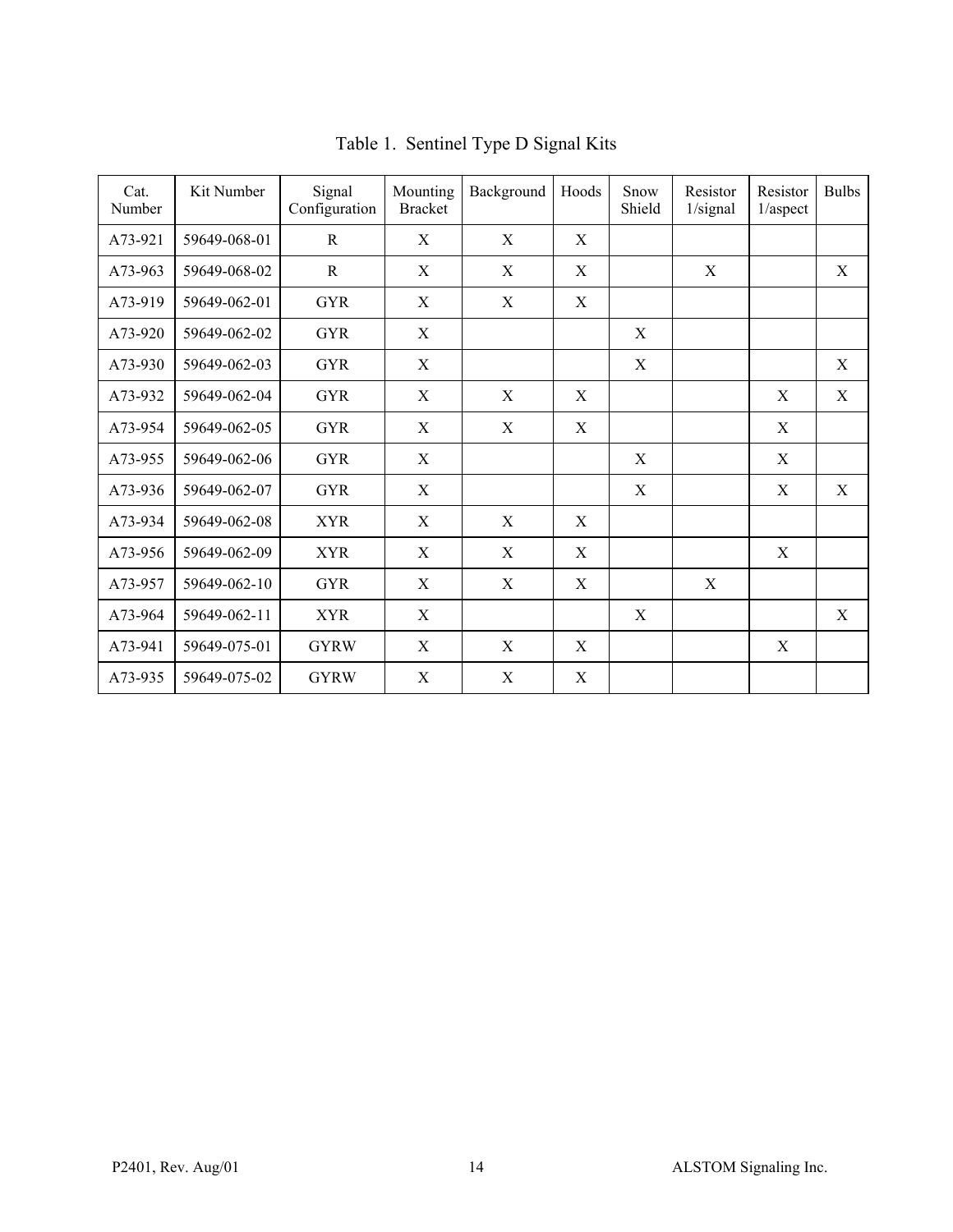| Cat.<br>Number | Kit Number   | Signal<br>Configuration | Mounting<br><b>Bracket</b> | Background | Hoods  | <b>Snow</b><br>Shield | Resistor<br>$1/\text{signal}$ | Resistor<br>1/aspect | <b>Bulbs</b> |
|----------------|--------------|-------------------------|----------------------------|------------|--------|-----------------------|-------------------------------|----------------------|--------------|
| A73-950        | 59649-092-01 | YGR                     | X                          | X          | X      | NA.                   |                               |                      |              |
| A73-958        | 59649-092-02 | YGR                     | X                          | $\ast$     | $\ast$ | NA                    | X                             |                      |              |
| A73-951        | 59649-092-03 | <b>XYR</b>              | X                          | $\ast$     | $\ast$ | NA                    | X                             |                      |              |
| A73-959        | 59649-092-04 | <b>XGR</b>              | X                          | X          | X      | <b>NA</b>             | X                             |                      |              |
| A73-961        | 59649-092-05 | <b>XGR</b>              | X                          | X          | X      | <b>NA</b>             |                               |                      |              |
| A73-962        | 59649-092-06 | YGR                     | X                          | X          | X      | NA                    | X                             |                      |              |

Table 2. Sentinel Type G Signal Kits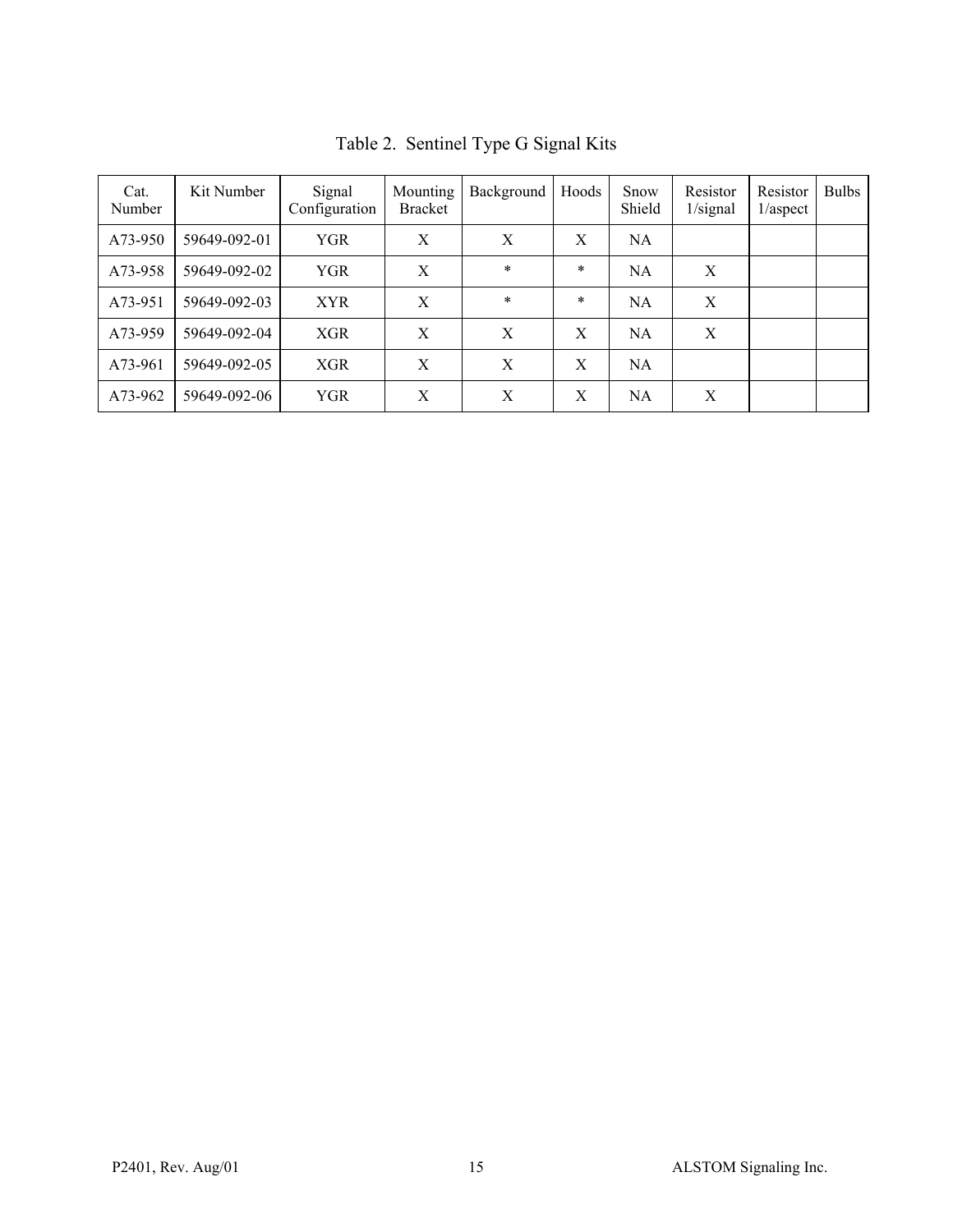**THIS PAGE INTENTIONALLY LEFT BLANK**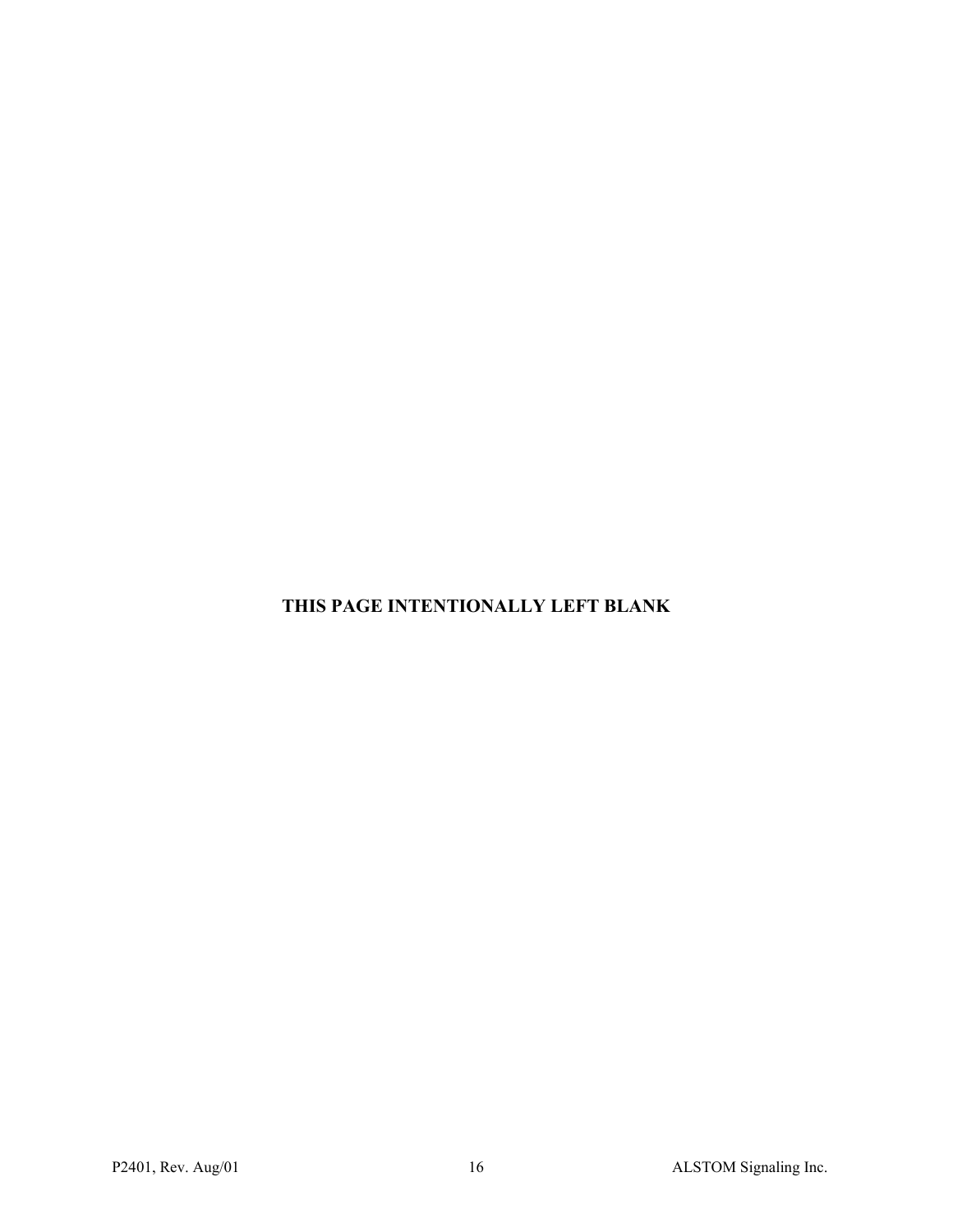### **APPENDIX A**

### **SENTINEL SIGNAL LED INSTALLATION INSTRUCTIONS**

#### **General**

The LED signals can directly replace the light bulbs in the Sentinel Signal. The LED signals can run on AC or DC however, a current limiting resistor must be used with each circuit board. Failure to use the current limiting resistor will damage the LED circuit board.

The resistor is Alstom part number 55945-013-01. It is a variable resistor (0 to 5 ohms). The resistor must be adjusted so the proper voltage is applied to the circuit board. See Table 1 for the proper values. NOTE: The resistor is factory adjusted if the LED Sentinel Signal complete is ordered directly from Alstom. The resistor must be adjusted if the LED circuit board is as an upgrade from the traditional light bulb.

| Color  | Ohms |              | Voltage on circuit board for 10   Voltage on circuit Board for 12 |
|--------|------|--------------|-------------------------------------------------------------------|
|        |      | volt systems | volt systems                                                      |
| Green  | 3.5  |              |                                                                   |
| Yellow |      |              |                                                                   |
| Red    |      |              |                                                                   |

| Table A-1. Voltage Values |  |  |  |
|---------------------------|--|--|--|
|---------------------------|--|--|--|

The voltage on the circuit board can be measured on the terminal block between terminal posts numbers 2 and 4. The posts are numbered from left to right, post number 1 being on the left. See Figure A-1 next page.